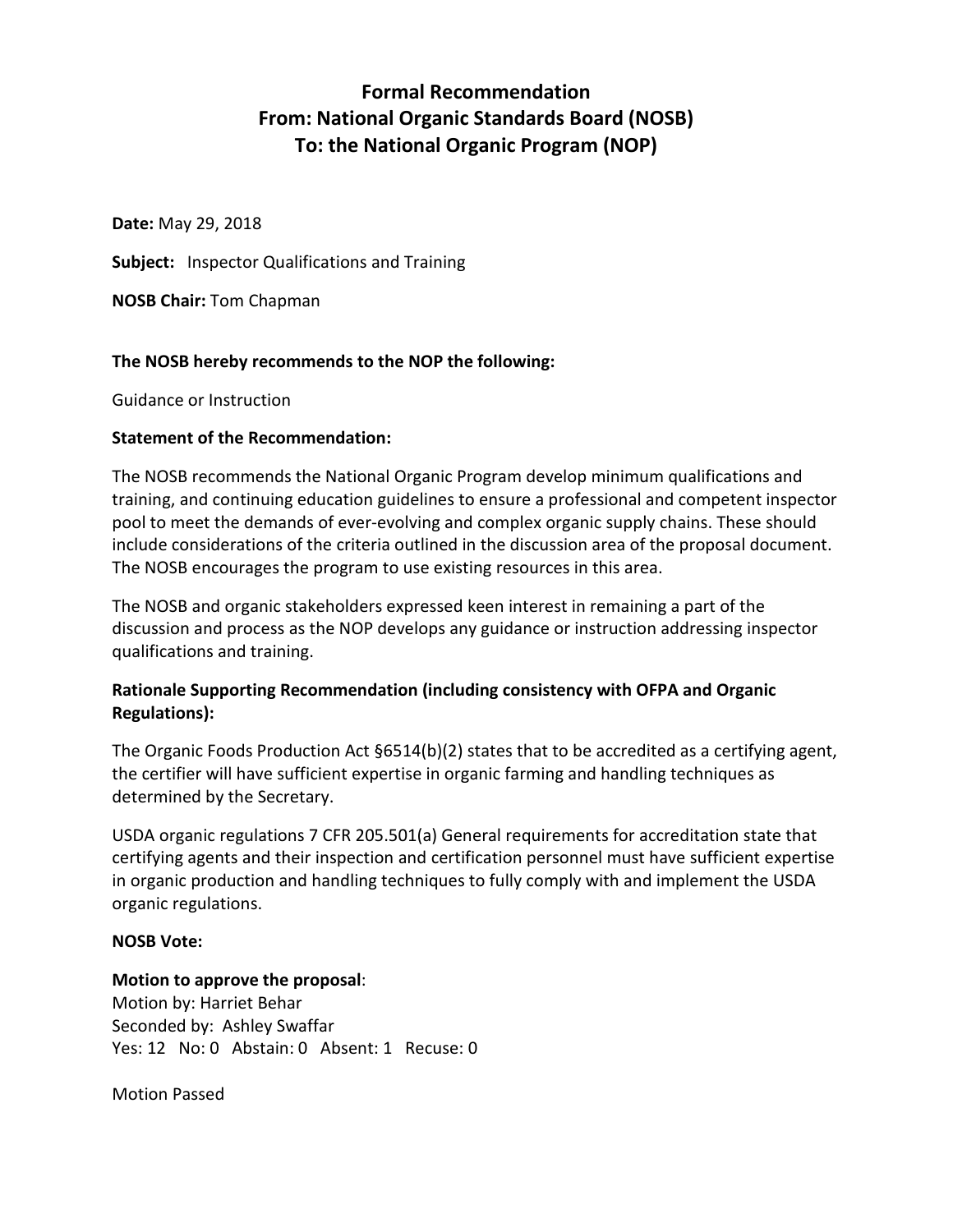# **National Organic Standards Board Compliance, Accreditation and Certification Subcommittee Proposal Inspector Qualifications and Training February 26, 2018**

## **I. INTRODUCTION**

Since passage of federal organic standards over twenty years ago, the organic sector has seen rapid growth to nearly \$50 billion in sales in the U.S. Such growth has driven expansion in organic production around the globe, and in turn, the growth of increasingly complex organic supply chains. With wellpublicized incidents of proven fraudulent imports in the last year, and recognition such fraud impacts all players in the trade, the need for qualified inspectors experienced in a broad range of operations diverse in scope and scale has never been greater.

Inspectors play an essential role in organic certification, often serving as the sole public face of a certification agency (certifier) to the certified operation. Inspectors are the eyes and ears of the certifier, responsible for verifying and documenting organic control points. They play a crucial role in protecting the integrity of the organic supply chain.

USDA organic regulations require that certification staff, including inspectors, have sufficient expertise in organic production and handling techniques (7CFR 205.501(a)). This proposal seeks to highlight the criteria for qualifications and training necessary to be an effective and competent inspector. The Subcommittee acknowledges this discussion can just as easily relate to certification reviewers—and certifiers at large—as it does to inspectors. The criteria outlined below should be considered essential for all individuals and certifiers; however, for the purpose of this document we are focused on the inspector.

The Subcommittee recognizes the extensive body of work that has already been created in an effort to build the foundation for a skilled pool of organic inspectors. We do not intend for this to substitute for that work but to further build on this foundation, with particular focus on complex organic supply chains.

Many resources regarding inspector training and qualification exist and there are general agreements among certifiers on the minimum qualifications they outline. Nevertheless, USDA organic regulations do not include mandatory requirements for inspector qualifications or training. The Subcommittee proposes that the establishment of mandatory qualifications, ideal levels of experience or background, and compulsory continuing education tied to the scope and scale of operations to which inspectors would be assigned, would strengthen the certification system.

## **II. BACKGROUND**

The initial and continuing training of inspectors and the establishment of minimum and ideal qualifications is not a new topic. Since 1991, the International Organic Inspectors Association (IOIA) has promoted and provided inspector training to provide a basis for consistency and integrity in certification. Certifiers and independent training organizations provide training for staff and contract inspectors, addressing changes and updates to the regulations to provide a basis for consistency and integrity in certification. Certifiers provide specific training to ensure that the contract inspectors they work with are familiar with the forms, procedures, and processes of their agencies. Training resources include the International Organic Inspectors Association (IOIA), the American National Standards Institute (ANSI), the International Organization for Standardization (ISO), the Accredited Certifiers Association (ACA), state agency-sponsored investigative trainings, and others.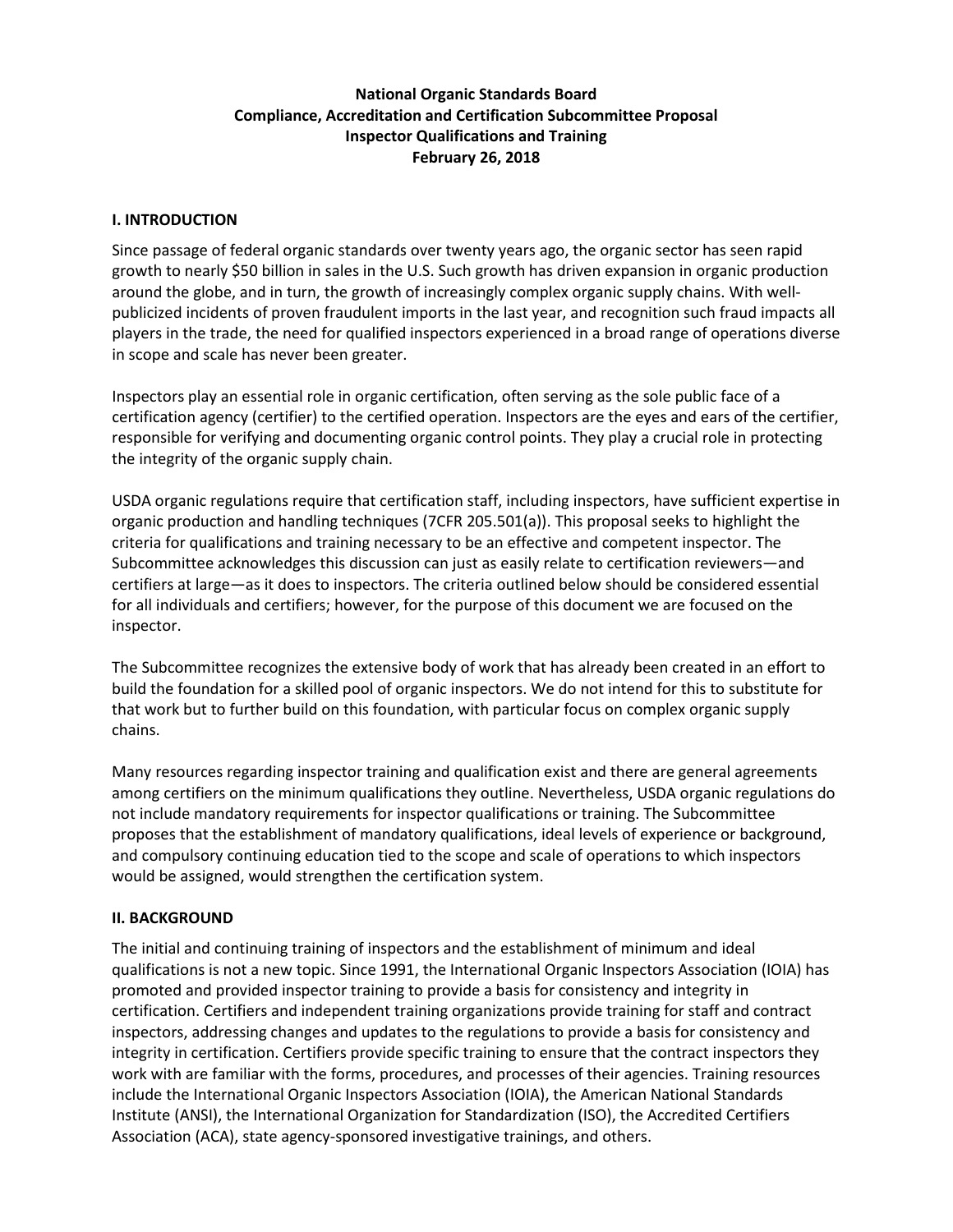Inspectors may be independent contractors working for one or more certifiers, or they may be directly employed by a certifier. Most certifiers have policies stating minimum qualifications for contracted and staff inspectors and may be responsible for the initial training of an inspector. However, independent contractors are responsible for establishing their own knowledge base, maintaining their knowledge, and keeping their expertise current through continuing education. Such diverse backgrounds and training schemes make for an inconsistent baseline of knowledge and practice, exposing the certification system to potential weaknesses.

In an April 2012 memo to certifiers, the NOP recognized the vital role inspectors play in ensuring organic integrity. The memo reminded certifiers of the importance of a rigorous hiring and selection process when considering inspection personnel. The NOP noted plans to release draft guidance covering the qualifications necessary for inspectors and reviewers, however, guidance was not published.

In 2011, NOP entered into a contract with IOIA to further describe baseline qualifications and continuing education of inspectors. In using this work, in early 2018 the ACA developed a best practices document for organic inspector qualifications. Both have provided valuable insight into the development of this proposal.

## **III. RELEVANT AREAS OF THE RULE AND RELATED DOCUMENTS**

## **205.501(a) [General requirements for accreditation.](https://www.ecfr.gov/cgi-bin/text-idx?SID=6c5f4629aa2f1108f91c76da2979b470&mc=true&node=pt7.3.205&rgn=div5#se7.3.205_1501)**

(a) A private or governmental entity accredited as a certifying agent under this subpart must:

- (1) Have sufficient expertise in organic production or handling techniques to fully comply with and implement the terms and conditions of the organic certification program established under the Act and the regulations in this part;
- (4) Use a sufficient number of adequately trained personnel, including inspectors and certification review personnel, to comply with and implement the organic certification program established under the Act and the regulations in subpart E of this part;
- (5) Ensure that its responsibly connected persons, employees, and contractors with inspection, analysis, and decision-making responsibilities have sufficient expertise in organic production or handling techniques to successfully perform the duties assigned.
- (6) Conduct an annual performance evaluation of all persons who review applications for certification, perform on-site inspections, review certification documents, evaluate qualifications for certification, make recommendations concerning certification, or make certification decisions and implement measures to correct any deficiencies in certification services;

**NOP Memo to Accredited Certifying Agents:** *[Criteria and Qualifications for Organic Inspectors](https://www.ams.usda.gov/sites/default/files/media/NOP-Notice-OrganicInspectorCriteria.pdf)***, April [2012](https://www.ams.usda.gov/sites/default/files/media/NOP-Notice-OrganicInspectorCriteria.pdf)**

**[NOP 2027, Instruction: Personnel Performance Evaluations, March 2017](https://www.ams.usda.gov/sites/default/files/media/2027.pdf)**

**CACS Proposal:** *[Personnel Performance Evaluations of Inspectors](https://www.ams.usda.gov/sites/default/files/media/CACSInspectorsProposal.pdf)***, April 2017**

**[Accredited Certifiers Association Guidance on Organic Inspector Qualifications, February 2018](https://www.accreditedcertifiers.org/wp-content/uploads/2018/02/ACA-Guidance-on-Inspector-Qualifications-with-IOIA-Evaluation-Checklist.pdf)**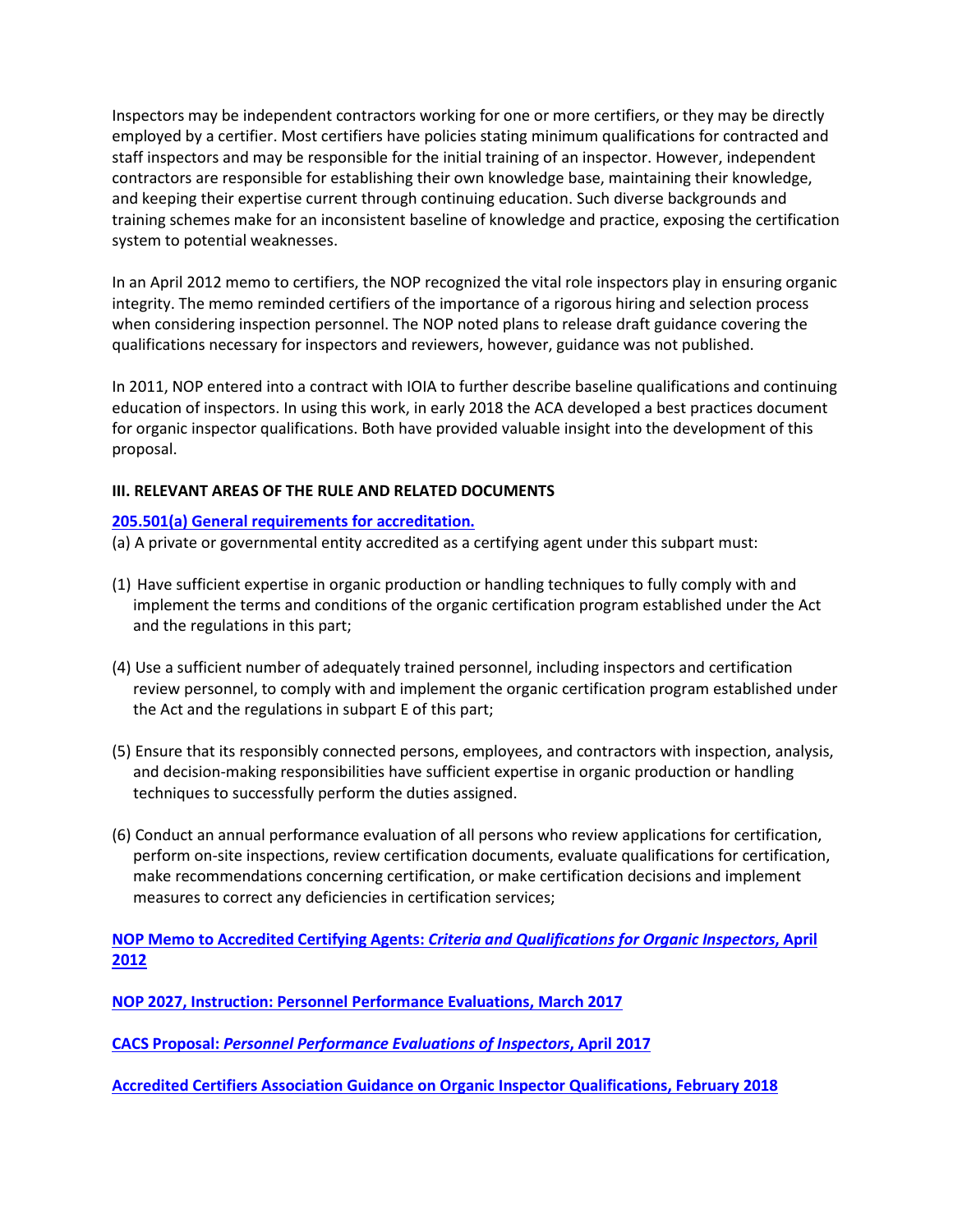## **IOIA Criteria for Inspectors and Reviewers working for NOP Accredited Certifying Agencies, November 2011 (See Appendix 1)**

## **IV. DISCUSSION**

Inspector qualifications can be broken down into several distinct areas:

## **1. Knowledge**

Inspector knowledge includes proficiency in inspection & auditing techniques; strong understanding and knowledge of the USDA organic regulations; understanding of organic certification and inspection processes; and familiarity with the documents and procedures of the certifier whom they represent. It is essential this knowledge base be in the scope and scale of production in which the inspector is working.

## **2. Skills**

Essential skills include keen observation; clear communication in spoken and written form as well as an ability to articulate regulations and requests for information; a high level of organization; and strong investigative skills. As much as an inspector must be able to communicate and observe, they must also know how to read a situation and interviewee, to listen and to allow an operator the space to convey answers to questions and the knowledge they hold of their operation.

Other skills and abilities vital to the inspector's role are a code of honest and ethical work practice; diplomacy; impartiality; and an overall professional approach to their work.

## **3. Experience**

An inspector must have experience inspecting the specific scope of operations to which they are assigned. For example, while an inspector may have experience with and deep knowledge of poultry operations, they may have little experience in other production under the livestock scope such as dairy, beef, or goats, production systems with unique aspects.

Similarly, an inspector may have experience evaluating small flocks of birds or several cows on a diversified farm. But they may not have had the experience of evaluating large-scale production systems with multiple barns or larger herds. Thus, they should not be assigned or accept work evaluating these operations until they have gained the capability and training to do so. Mentorships, though often challenging for independent inspectors to arrange, can provide a pathway for gaining experience.

Such experience also applies to handling operations. An inspector may have experience verifying small production lines, value-added on-farm processing, or basic multi-ingredient products. However, applicable skills and experience are necessary for tracing back complex supply chains across multiple handlers and geographical trade boundaries and navigating the varying standards and protocols these supply chains entail.

## **4. Training (Initial and Continuing)**

Training can come in a variety of ways and often ties directly to experience gained working in other roles in the organic sector. Though valuable, related experience does not supplant the need for intensive, inspection-specific training. Additionally, training does not end once initial proficiencies are reached and deemed sufficient. As in any profession, investment in continuing education is crucial to keeping current with evolving regulations, technologies, and trade.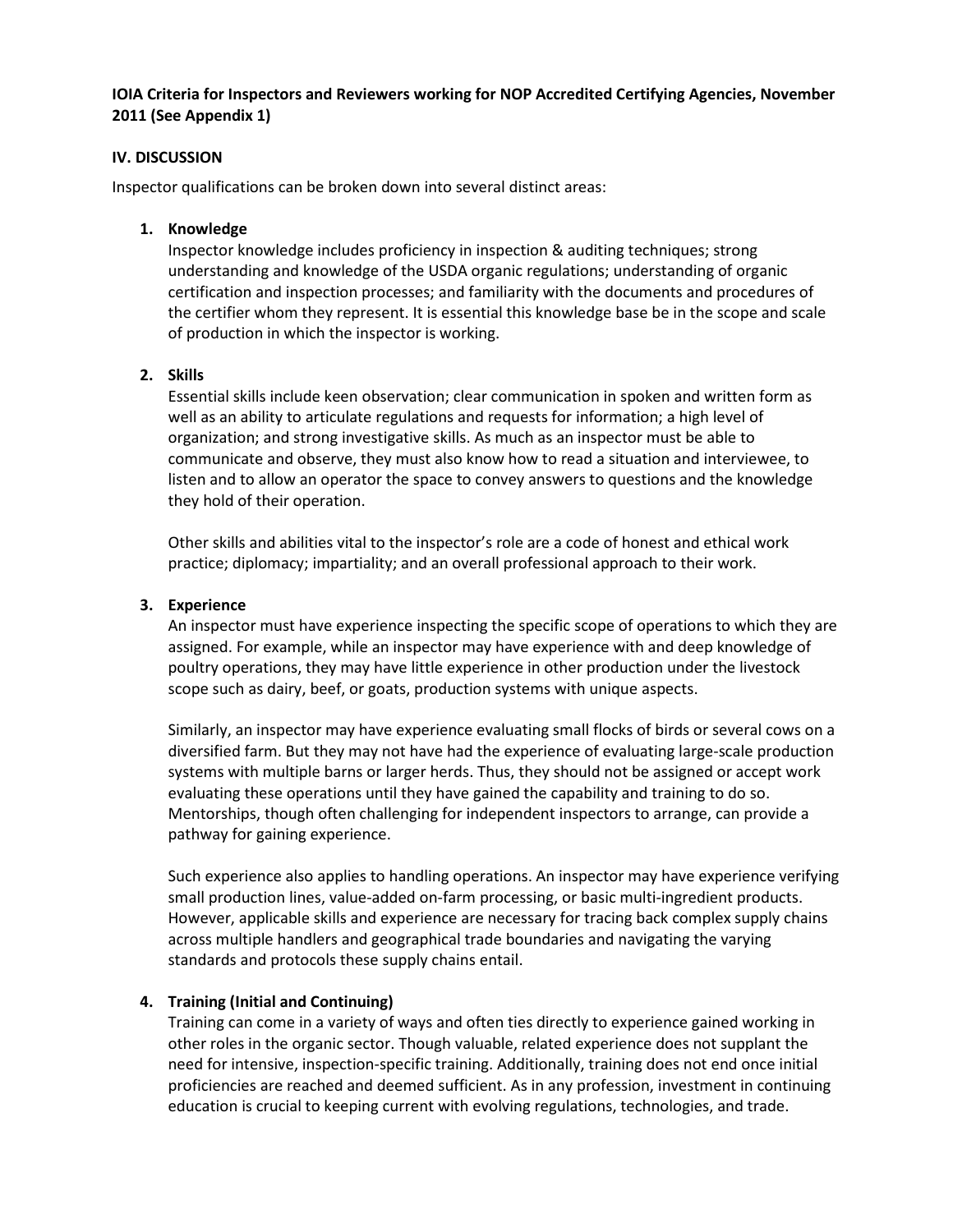Prior to taking the lead on inspections, an inspector must know the scope of operation; be educated in the tenets of auditing; be deeply familiar with the relevant regulations; and have familiarity with the certifier's procedures and forms. Only when these minimum qualifications have been met should an inspector begin in-field training and evaluation.

As noted above, a variety of resources exist to provide initial training in organic inspection, and the Subcommittee encourages referencing these for greater detail in establishing minimum baselines. Additionally, certifiers provide training of their own, often coupling in-house training with independent training, and then following with shadowed or mentored inspections with seasoned staff. However, as noted above, there is a lack of mentorship opportunities for the independent inspector seeking to gain direct experience in the field.

Continuing education can take the form of advanced in-person training or webinars to increase competency in areas such as complex trace back and mass balance audits, and updates to regulations that require additional evaluation methods. No matter the method, continuing education must be a part of maintaining and improving professional competence in the field.

## **5. Evaluation**

Evaluation is essential to both the beginning inspector and the inspector with many seasons and varieties of operations under their belt. For the beginning inspector, evaluation should be incorporated in initial training so that productive feedback may be offered, positive practices reinforced, and areas for improvement identified. Especially helpful is coordinating inspections with seasoned inspectors with experience in the scope and scale inspected so that a new inspector may shadow, partner, and then lead on inspections while training. This provides opportunity for feedback and support as the inspector becomes comfortable and competent in their role.

An earlier proposal, Personnel Performance Evaluations of Inspectors, was discussed at the Spring 2017 NOSB meeting and addressed criteria for the field evaluation of existing inspectors.

## **V. RECOMMENDATIONS**

The Subcommittee recommends the National Organic Program develop minimum qualifications and training, and continuing education guidelines to ensure a professional and competent inspector pool to meet the demands of ever-evolving and complex organic supply chains. These should include considerations of the criteria included above in the Discussion area of the document. The Subcommittee encourages the program to use existing resources in this area.

## **VI. REQUEST FOR PUBLIC COMMENT**

The NOSB is requesting public comment from the community on the following questions:

- Are the criteria and qualifications laid out in the ACA Best Practices for Inspector Qualifications sufficient to establish a baseline for inspector competency? What changes do you suggest?
- What other resources are available to train new and seasoned inspectors?
- Should there be a licensing system for inspectors by scope and/or scale in recognition of their specific skills? How do you think such a system should work?
- While this document focuses on inspectors, what other roles should the CACS consider (e.g., initial and final reviewers as well as other certifier personnel)?